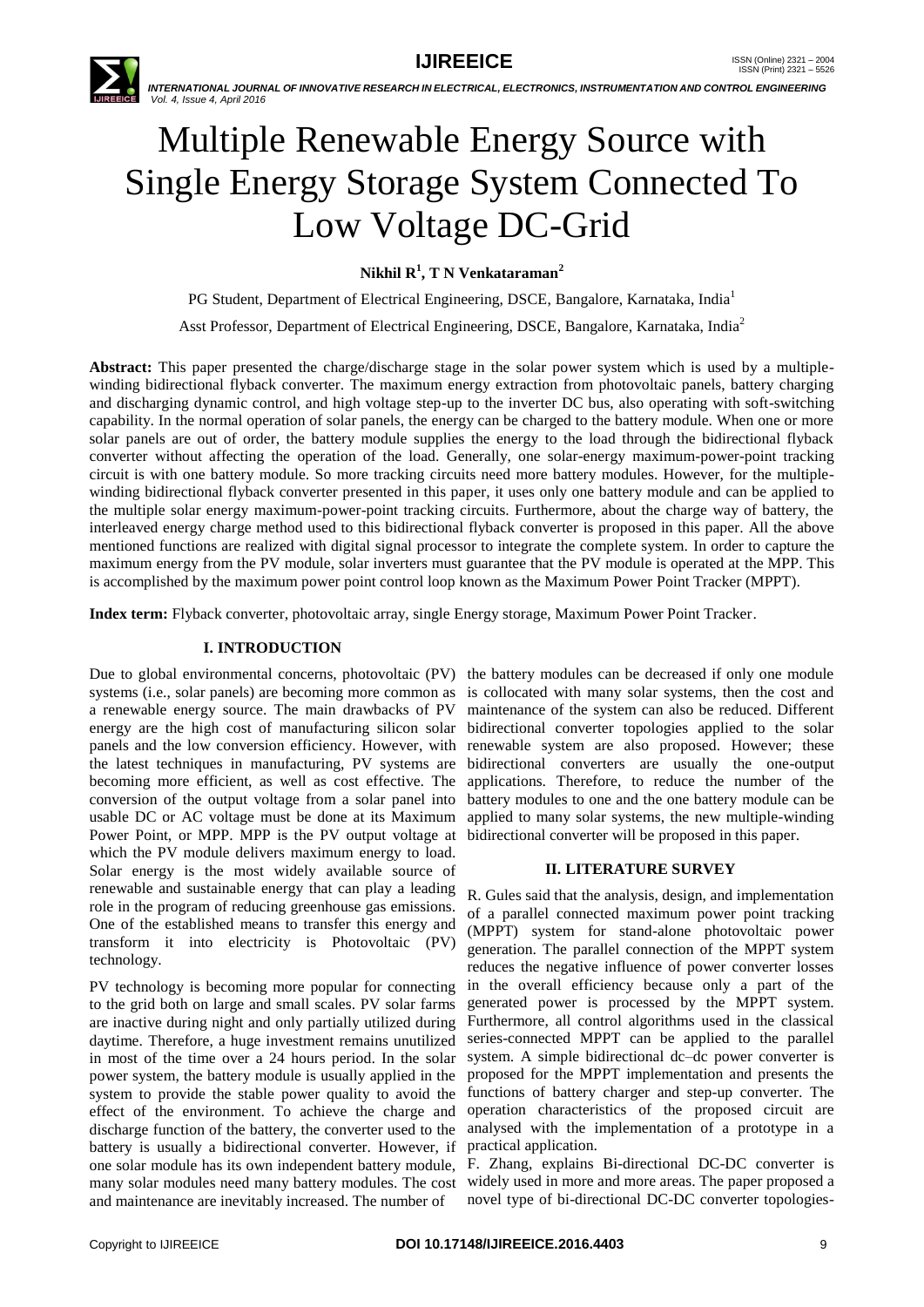

converter has the following merits: 1) The spike on the time. switches is much smaller than the current-fed type converter, the energy that cause the spike is much smaller than that in the current-fed converter; 2) The current of one side of the bi-directional DC-DC converter is continuous, the current ripple is small; 3) There is no the start-up problem in the forward-flyback bi-directional DC-DC converter; 4) It is easy to realize soft switching; and 5) The hybrid structure of forward and flyback converter makes it suit for high power situation. The paper analyzed the steady state operation principles in detail. The experimental results verify the analysis. Based on the principle of active clamp forward-flyback bi-directional DC-DC converter, a family of bi-directional DC-DC converter is proposed.

### **III. PROPOSED TOPOLOGY**



Fig.1 Architecture of the solar power system

The principle and analysis of the proposed multiple winding bidirectional converters will be discussed in this section. This system is a standalone solar power system. When the energy from the solar-power is greater than the load, the extra energy will be given to the battery through the bi-directional converter. The insufficient energy can come from the battery when the solar energy is not enough. The proposed system can provide the multiple independent sources to the independent loads. There are many situations existing in this system when one solar panel or many solar panels are out of order. So, the proposed system has many states need to be discussed and the following will give the related discussion.

Figure 1 shows the system architecture. It consists of the maximum-power-tracking circuit of the solar cells and bidirectional charge/discharge circuit. The detail analysis and discussion about the characteristic and topology of the bi-directional converter will be given in the following.

2.1 Multiple-winding Bi-directional Flyback Converter

A multiple-winding bi-directional flyback converter shown in Fig. 2 is proposed in this paper. It consists of the switches Sa, S1, S2, S3, and S4 and the multiple winding flyback transformers. The switches S2 and S4 are used to

forward-flyback bi-directional DC-DC converters. The prevent the output energy of VDC1 and VDC2 at the same



Fig. 2 Proposed multiple-winding bi-directional flyback converter

According to the switching actions of Sa, S1, S2, S3, and S4, the operation of the converter can be classified to the charge mode or discharge mode. When the switch Sa is in conduction, the transformer stores the battery energy. And when Sa is off, S1, S2 and (or) S3, S4 are in conduction, the stored energy is released to the VDC1 and (or) VDC2. By the modulation of duty cycle and turns ratio, the converter can be thought in a step-up discharge mode. On the other hand, when S1, S2 and (or) S3, S4 are in conduction, the energy from the VDC1 and (or) VDC2 can be stored in the transformer. And when S1, S2 and (or) S3, S4 are off, Sa can be on to release the energy to the battery. According to the change of the duty cycle and turns ratio, the converter can be thought in a step-down charge mode at this time.

**State 1**: Both solar panels are in normal operation and their energy is greater than the load requirement. Fig. 3 shows this situation. At this time, the driving signals of S1, S2 and S3, S4 are interleaved. When S1, S2 are on, the transformer stores the energy from VDC1. The energy of the transformer is released to the battery after the turn-off of S1, S2 and turn-on of Sa. The actions of S3, S4 is similar to the actions of S1, S2. But the on time of S3, S4 is after the on time of S1, S2. They are interlaced as shown in Fig. 3(b). It must be noticed that if the driving signals of S1, S2, S3, and S4 are in the synchronous operation, the converter cannot be operated normally because the energies coming from VDC1 and VDC2 are different due to the effect of the leakage inductances. To make the energies from VDC1 and VDC2 be sent normally, the interleaved battery charge method is proposed here. The driving signals of S1, S2 are interlaced with the driving signals of S3, S4.



Fig. 3(a) Bi-directional converter in charge mode (Solar energy > load)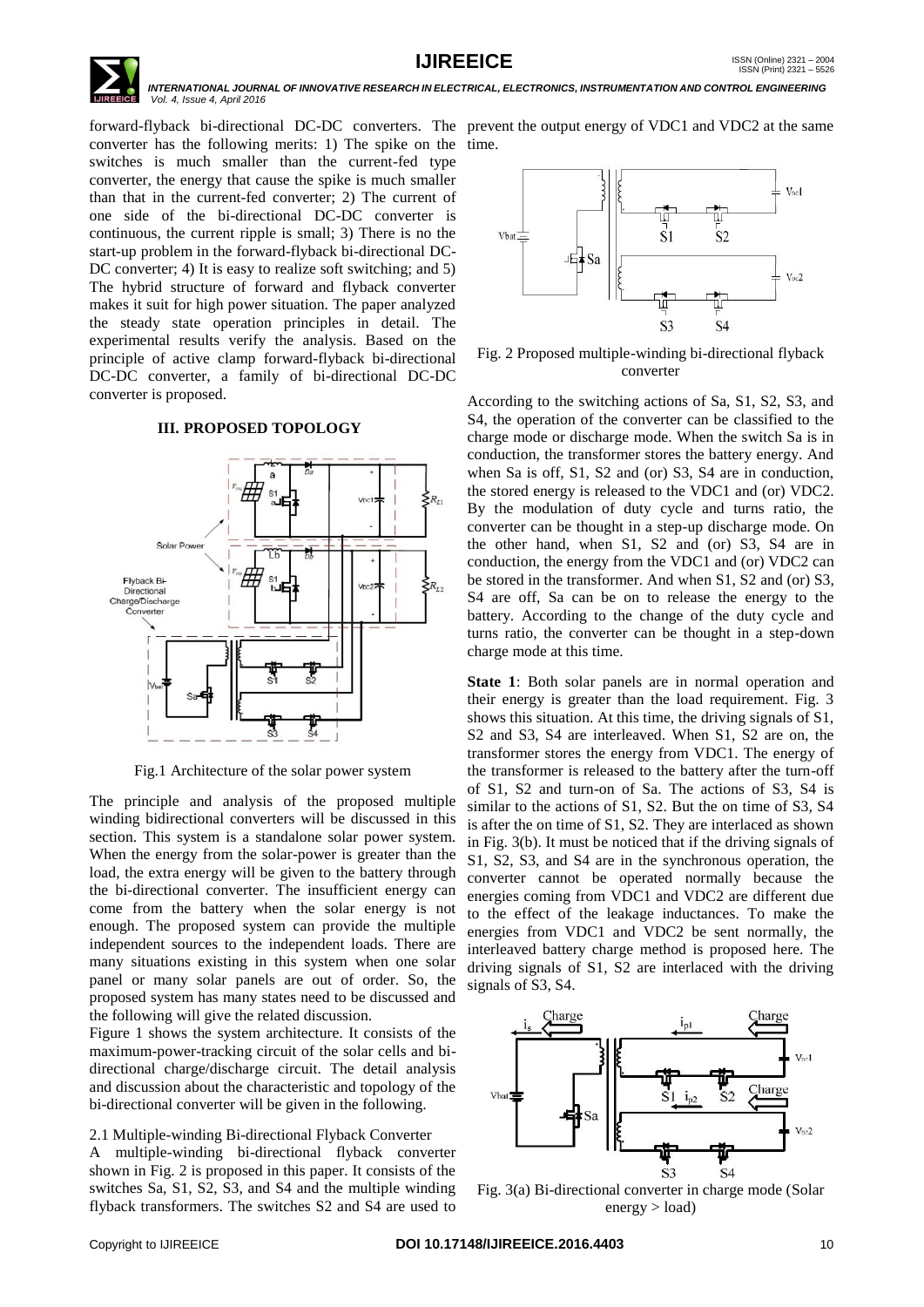



Fig. 3(b) Driving signals of S1, S2, S3, S4, and Sa and current waveforms

**State 2**: One of the solar module is out of order. At this time, the energy needed by the load is supplied by the battery through the one winding of the bi-directional converter. The other winding is not in action. Fig. 4(a) shows this state. The actions of S1, S2 and S3, S4 are shown in Fig. 4(b). S1, S2 are in action and S3, S4 are not in action.

**State 3**: Both solar modules are out of order. The energies needed by the loads are supplied by the battery as shown in Fig. 5(a). The switches Sa, S1, S2, S3, and S4 are all in action. The driving signals of Sa and S1, S2, S3, S4 are in the complement action. S1, S2, S3, S4 are in the synchronous operation because the battery needs to supply the energies to both loads when the solar modules are both out of order. Fig. 5(b) shows the waveforms.



Fig. 4(a) Bi-directional converter operating in the discharge mode (One solar module is out of order)



Fig. 4(b) Driving signals of S1, S2, S3, S4, and Sa



Fig. 5(a) Bi-directional converter operating in the discharge mode (Both modules are out of order)



Fig. 5(b) Driving signals of S1, S2, S3, S4, and Sa

According to the above description, this charge/ discharge system has three states. The bi-directional flyback converter is operated according to the three states.

### **IV. SIMULATION RESULT**

The overall system consists of the maximum power tracking circuit of the solar cells and the Multiple-winding bi-directional charge discharge circuit. The control signals of the overall system are realized by the DSP chip. After the implementation of the prototype circuit, the experimental results are used to confirm the function of the proposed circuit. In the experiments, two modules which consist of the maximum power tracking circuit of the solar cell are implemented. Then, the two modules are combined with the battery module to build the solarpowered system. Only one bi-directional charge/discharge circuit and one battery module are used. However, the bidirectional converter is with the multiple windings.